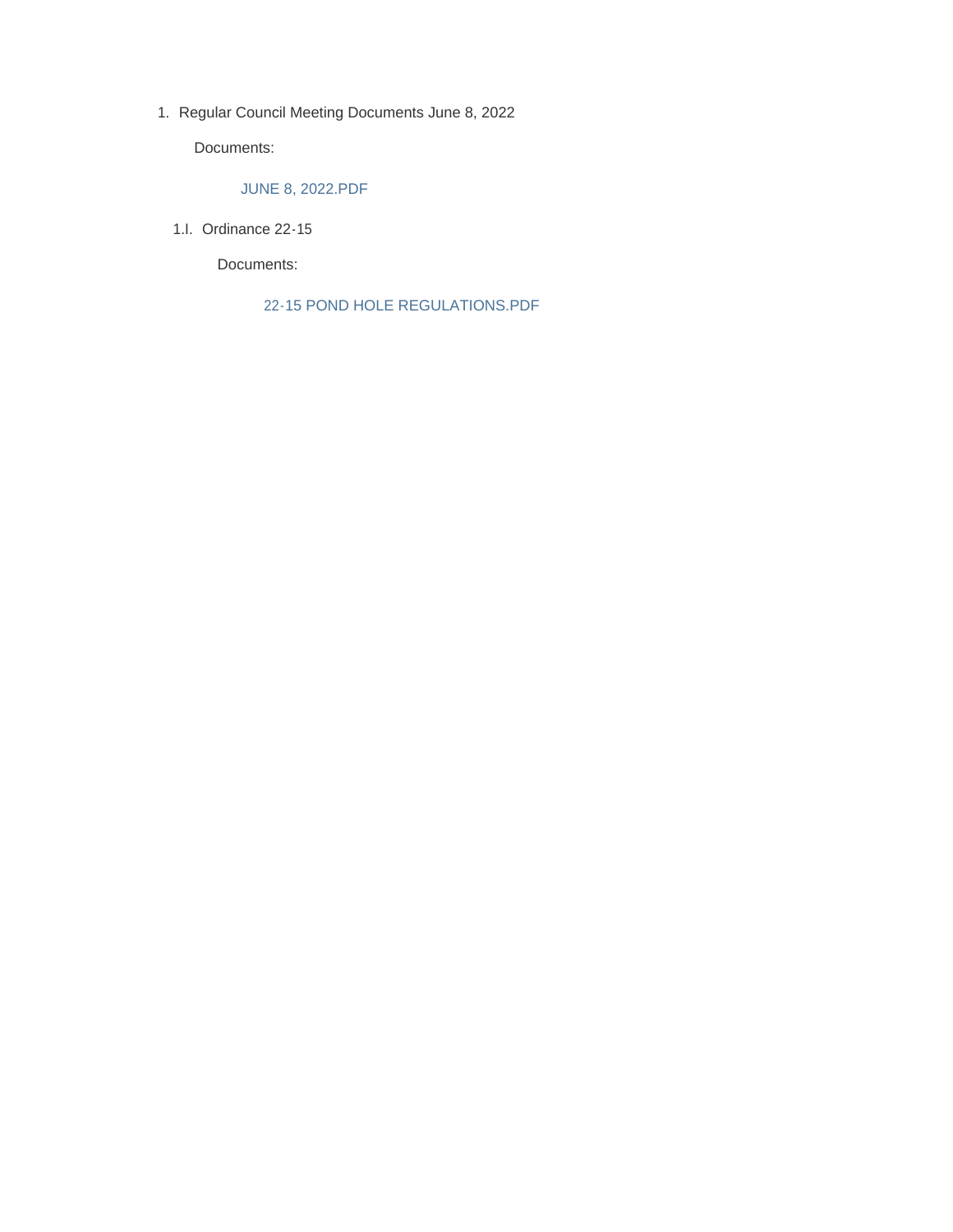### **AGENDA REGULAR MEETING June 8, 2022**

The following is the Agenda for the Regular Council Meeting of the Borough of Pompton Lakes Mayor and Council, a Municipal Corporation in the County of Passaic. The Meeting will begin at 7:30pm on June 8, 2022 in the Municipal Building. Consistent with the New Jersey Open Public Meetings Act, the Meeting will be opened for public comments. Public comments may be made at designated times during the meeting and may be submitted in writing to be read aloud during the meeting. Comments to be read at the meeting must be submitted at least 24 hours prior to the meeting by email or to the Clerk's office at 25 Lenox Avenue, Pompton Lakes, NJ and must be of a length that can reasonably be read within the time limit for public comment.

**1. CALL TO ORDER** – Mayor Michael Serra

# **PRAYER**

# **SALUTE TO FLAG**

**STATEMENT OF COMPLIANCE**: "In conformance with the Open Public Meetings Law, Public Law 1975, Chapter 231, adequate notice of this Meeting setting forth the time, date, place and purpose of this regular Meeting through notice posted on the Bulletin Board in the Municipal Building, mailed to all who had requested and paid for same, and published in the Suburban Trends.

**ROLL CALL:** Mayor Michael Serra

 Council President Jennifer Polidori Councilman William Baig Councilman Bobby Cruz Councilman Erik DeLine Councilwoman Maria Kent Councilman Ekamon Venin

# **Borough Officers:**

Mark J. Semeraro, Borough Attorney Paula Cozzarelli, Borough Administrator Elizabeth Brandsness, Municipal Clerk

# **MAYOR PRESENTATIONS AND UPDATES**

# **Proclamation Recognizing June as PRIDE Month**

# **2. MEETING OPEN FOR PUBLIC COMMENTS:**

Motion to open the Meeting for Public Comments\_\_\_Second\_\_\_All in favor\_\_\_Nays\_\_\_ Motion to close the Meeting for Public Comments\_\_\_Second\_\_\_All in favor\_\_\_Nays\_\_\_

# **3. APPROVAL OF MINUTES:**

Motion to approve the following Minutes\_Second\_\_. All in favor\_\_\_, Nays\_\_\_.

 Regular Meeting Minutes May 25, 2022 Closed Session Meeting Minutes May 25, 2022

# **4**. **AUTHORIZED BILLS AND CLAIMS**:

Motion to approve the following Bill Lists \_\_\_Second\_\_\_. All in favor\_\_\_Nays\_\_\_.

| <b>Current Fund</b>        |  |
|----------------------------|--|
| Capital Fund               |  |
| <b>Recreation Trust</b>    |  |
| Unemployment               |  |
| Dog Trust Account          |  |
| <b>Other Trust Account</b> |  |
| Clerk's Account            |  |
| Open Space Trust           |  |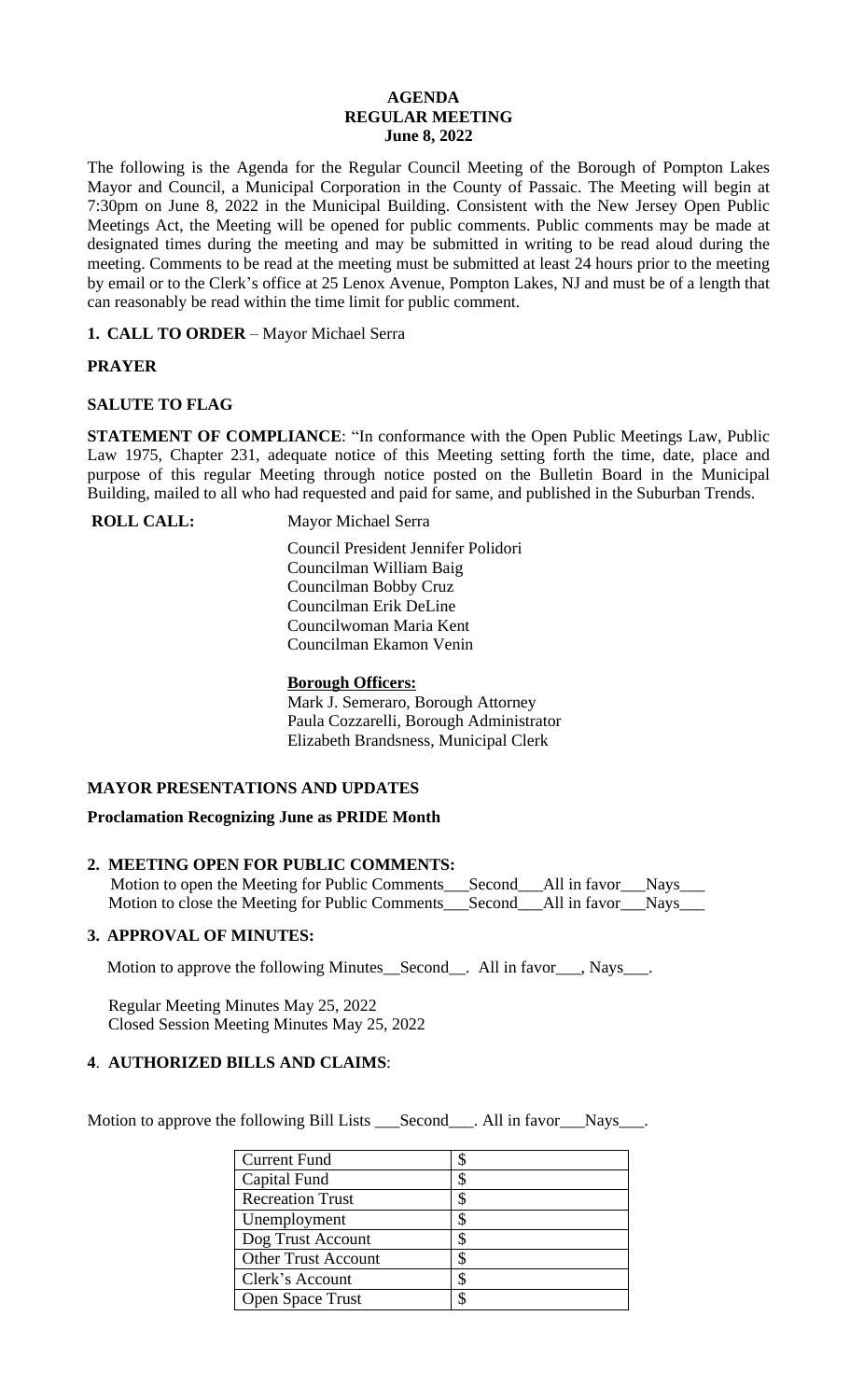#### **5. PRESENTATION OF PETITIONS:**

#### **6. CONSENT AGENDA – RESOLUTIONS**:

*(Does Any Councilperson Require Any Consent Agenda Item To Be Pulled For Separate Actions?)*

**WHEREAS,** the Mayor and Council of the Borough of Pompton Lakes has reviewed the Consent Agenda consisting of various proposed Resolutions; and

**WHEREAS**, the Mayor and Council of the Borough of Pompton Lakes **(***does / does not***)** desire to remove Resolutions for individual action from that Agenda.

**NOW, THEREFORE, BE IT RESOLVED** that the following resolutions on the Consent Agenda are hereby approved:

- 1. Resolution 22-172 Authorizing Return Of Road Opening Maintenance Escrow Deposited With The Borough By Elizabeth Manno
- 2. Resolution 22-173 Authorizing Return Of Road Opening Maintenance Escrow Deposited With The Borough By Christopher Conte
- 3. Resolution 22-174 Authorizing Refund Of Outside Lien Block 3700 Lot 21
- 4. Resolution 22-175 2022-2023 Liquor License Renewals Borough Of Pompton Lakes
- 5. Resolution 22-176 Accepting The Resignation Of JoAnn Hauselben From The Pompton Lakes Municipal Court
- 6. Resolution 22-177 A Resolution Of The Borough Council Of The Borough Of Pompton Lakes Authorizing The Transfer Of A Tax Sale Premium To The Current Fund
- 7. Resolution 22-178 Authorizing Payment In Lieu Of Health Benefits To Qualified Borough Employees
- 8. Resolution 22-179 Authorizing The Borough To Purchase Security Cameras For The Pompton Lakes Police Department From Monarch Technology Solutions LLC In The Amount Of \$2,542.00
- 9. Resolution 22-180 Authorizing The Approval Of Payment #2 To AB Designs Contracting Corp For Pompton Lakes Library Improvements In The Amount Of \$59,780.00
- 10. Resolution 22-181 Approving A Chapter 159 Resolution Providing For The Insertion Of A Special Item Of Revenue In The 2022 Budget (FY 2022 Clean Community Grant)

Motion to approve the Resolutions\_\_\_, Second\_\_\_. All in favor\_\_\_, Nays\_\_\_.

### **7. RESOLUTIONS FOR SEPARATE ACTION (ROLL CALL)**

**8. INTRODUCTION OF ORDINANCES–FIRST READING AND INTRODUCTION:**

 *(Ordinance will be presented for second reading and final adoption on , 2022)*

#### **9. ORDINANCES FOR SECOND READING AND FINAL ADOPTION:**

 *(These Ordinances have been advertised and posted on the Municipal Bulletin Board)*

#### **ORDINANCE 22-15**

#### **AN ORDINANCE AMENDING CHAPTER 7, "TRAFFIC", SECTION 7-44.1, "POND HOLE PARKING LOT REGULATIONS" , OF THE MUNICIPAL CODE OF THE BOROUGH OF POMPTON LAKES**

Motion to open the Meeting for public comments on Ordinance #22-15 \_\_\_, Second\_\_\_. All in favor\_\_\_, Nays\_\_\_.

Motion to close the Meeting for public comments on Ordinance #22-15\_\_\_, Second\_\_\_. All in favor\_\_\_, Nays\_\_\_.

Motion to approve Ordinance #22-15 for Final Adoption\_\_\_, Second\_\_\_.

Roll Call: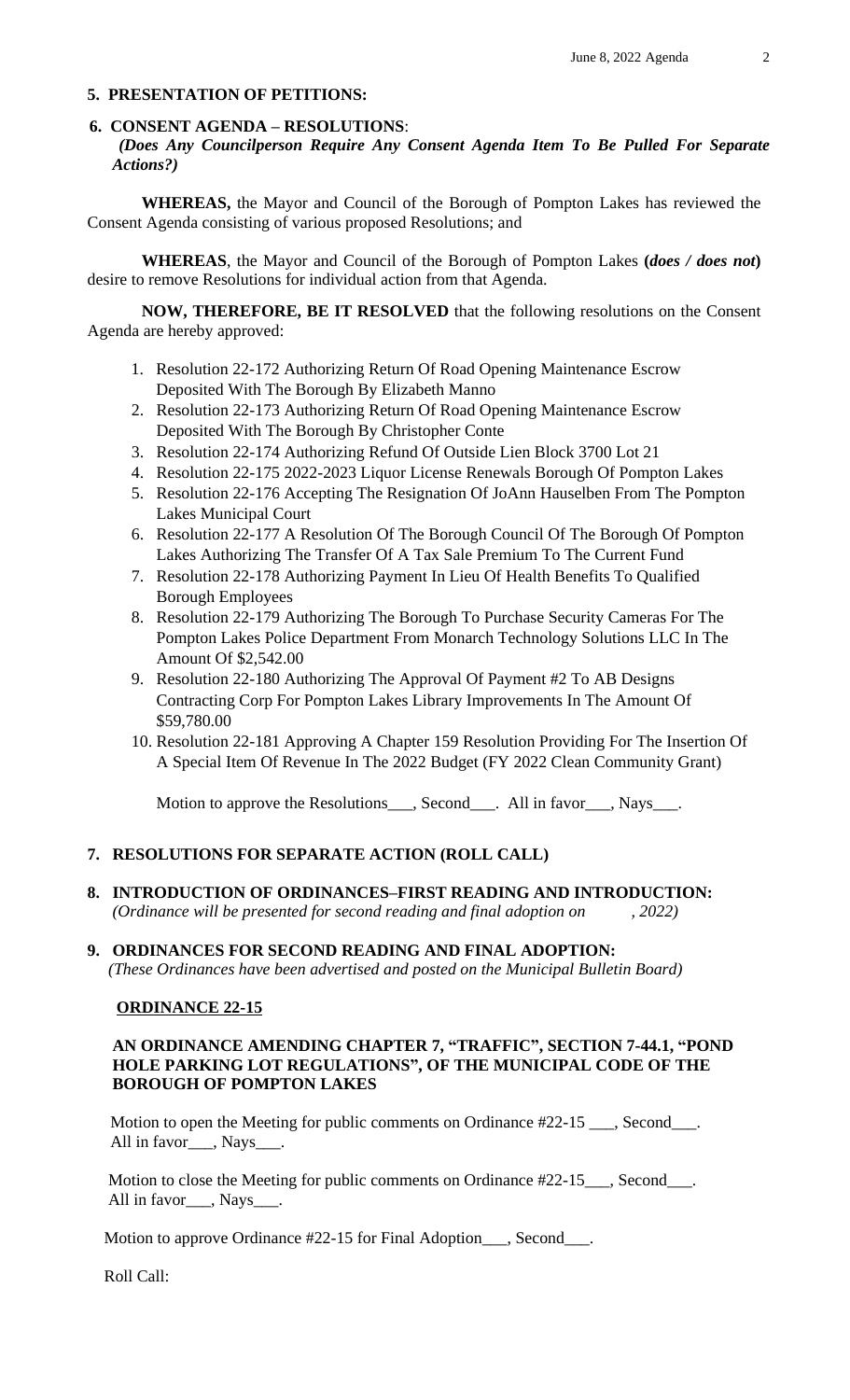#### **10. MAYOR REPORT:**

### **11**. **COUNCIL COMMITTEE REPORTS**:

Council President Polidori:

Councilman Baig:

Councilman Cruz:

Councilman DeLine

Councilwoman Kent:

Councilman Venin:

### **Professional Reports:**

#### **12. TABLED ITEMS**: None

# **13**. **MEETING OPEN FOR PUBLIC COMMENTS**:

 Motion to Open Meeting for Public Comments\_\_Second\_\_All in favor \_\_\_Nays\_\_\_. Motion to Close Meeting for Public Comments\_\_Second\_\_All in favor\_\_\_ Nays\_\_\_.

### **14**. **PRIVILEGE OF THE FLOOR**:

### **15**. **ADJOURN TO EXECUTIVE SESSION WHEN REQUIRED:**

Motion to Adjourn\_\_\_\_Second\_\_\_. All in favor\_\_\_Nays\_\_\_.

 **Closed Session Time \_\_\_\_\_ Open Session Time \_\_\_\_\_**

Motion to Open\_\_\_\_Second\_\_\_\_. All in favor\_\_\_Nays\_\_\_.

16. **ADJOURNMENT:** Motion to Adjourn\_\_\_\_Second\_\_\_. All in favor\_\_\_\_Nays\_\_\_\_. Adjourn Time \_\_\_.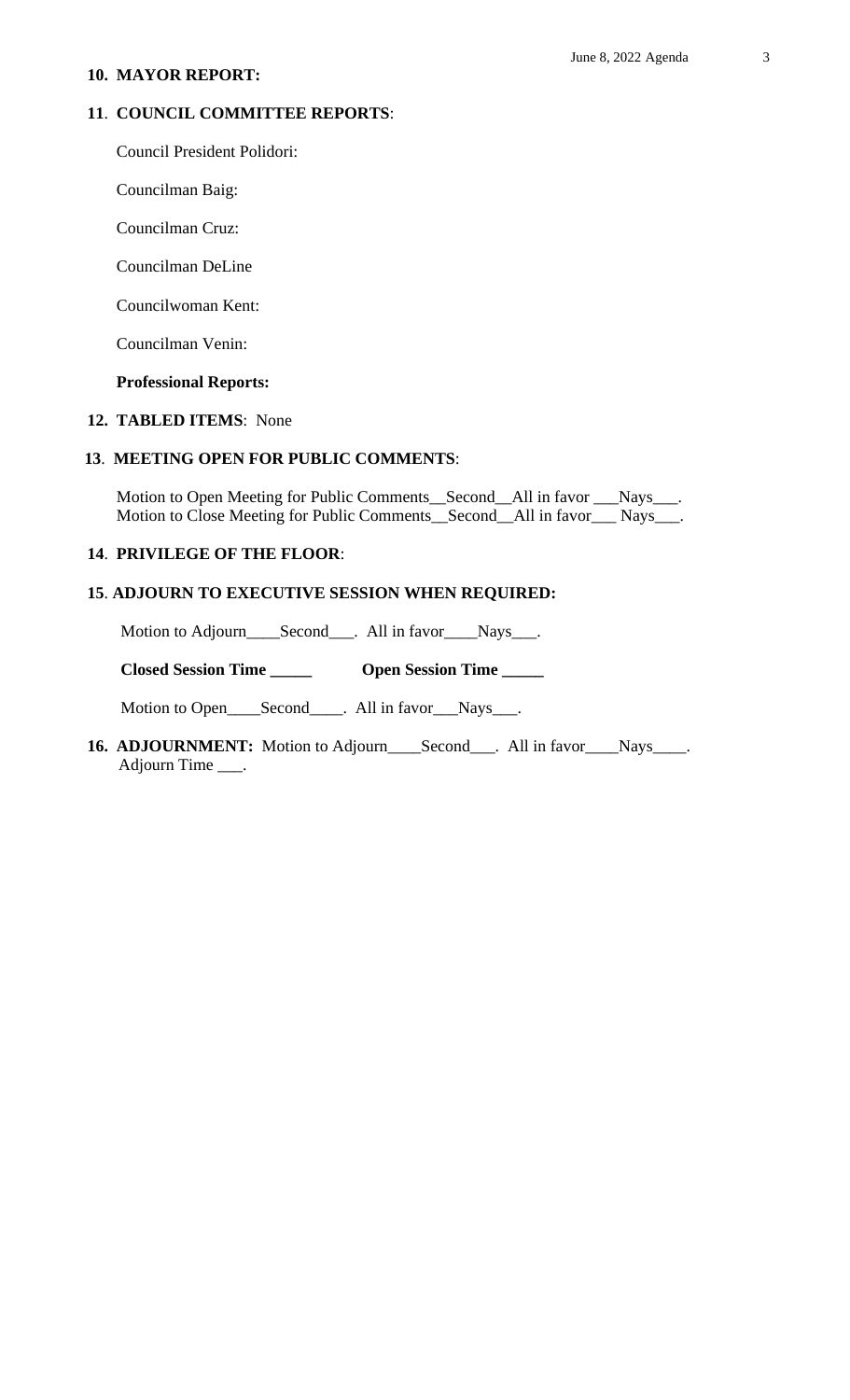# **Purpose:**

The purpose of this Ordinance is to update Chapter 7, "Traffic," Section 7-44.1, "Pond Hole Parking Lot Regulations," to establish revised parking lot regulations.

Repeal and replace Chapter 7, "Traffic," Section 7-44.1, "Pond Hole Parking Lot Regulations," in its entirety and replace with the following:

# **§ 7-44.1 Pond Hole Parking Lot Regulations.**

**A.** Lot No. 28, Block 6300, as shown on the Tax Assessment Map of the Borough of Pompton Lakes and commonly known as the "Pond Hole Parking Lot" will hereby include the following designations as shown on the amended site plans which are on file in the office of the Municipal Clerk.

- **1.** Metered parking
- **2.** Permit parking
- **3.** Reserved parking
- **4.** Aisles and roadways
- **5.** Handicap parking

**B.** No person shall park any vehicle or permit any vehicle to stop or stand or to be parked on the premises known and designated as the "Pond Hole Parking Lot" except in accordance with the designations and within the areas as shown on the amended site plans which are made part of [this subsection; except that the following restrict](https://ecode360.com/36150227#36150227)ions shall apply to all parking spaces within the [Pon](https://ecode360.com/36150228#36150228)d Hold Parking Lot:

- **1.** No vehicle shall be parked in the Pond Hole Parking Lot between the hours of 3:00 a.m. and 5:00 a.m. except for vehicles displaying an appropriate parking sticker or permit.
- **2.** Parking in the Pond Hole Parking Lot is hereby restricted to a ten-hour maximum time limit for all vehicles during the hours of 5:00 a.m. to 3:00 a.m. the following day unless the vehicle has a parking permit allowing a longer parking duration or has a parking permit that restricts parking durations to less than 10 hours.
- **[3.](https://ecode360.com/36150231#36150231)** Metered Parking Spaces may be time limited and such time limits shall be conveyed to parking lot users via conspicuously placed signs installed as directed by the Chief of Police or Borough of Pompton Lakes.

**[C.](https://ecode360.com/36150234#36150234)** Whenever snow has fallen and the accumulation is such that it covers the premises known as the "Pond Hole Parking Lot," the Chief of Police or, in his absence, the ranking officer, is authorized to declare an emergency and to direct the posting of temporary signs and/or barricades designed to enable the safe and efficient clearing of snow and ice from parking lot surfaces. Any business or individual in possession of any parking permit for the Pond Hole Parking Lot shall provide phone and/or email contact information that the Chief of Police or [Bo](https://ecode360.com/36150235#36150235)rough of Pompton Lakes may employ to convey special parking instructions during snow or other emergencies events. When weather conditions, accidents, fires or public celebrations [dic](https://ecode360.com/36150236#36150236)tate or require the avoidance of hazards or other conditions which interfere with the maintenance of the parking lot, notification that emergency parking procedures have been enacted shall be given to any business or individual in possession of any parking permit for the Pond Hole Parking Lot or the operator or owner of any vehicle which has been parked prior to [the](https://ecode360.com/36150237#36150237) enactment of emergency procedures or posting of the signs. Any unoccupied vehicle parked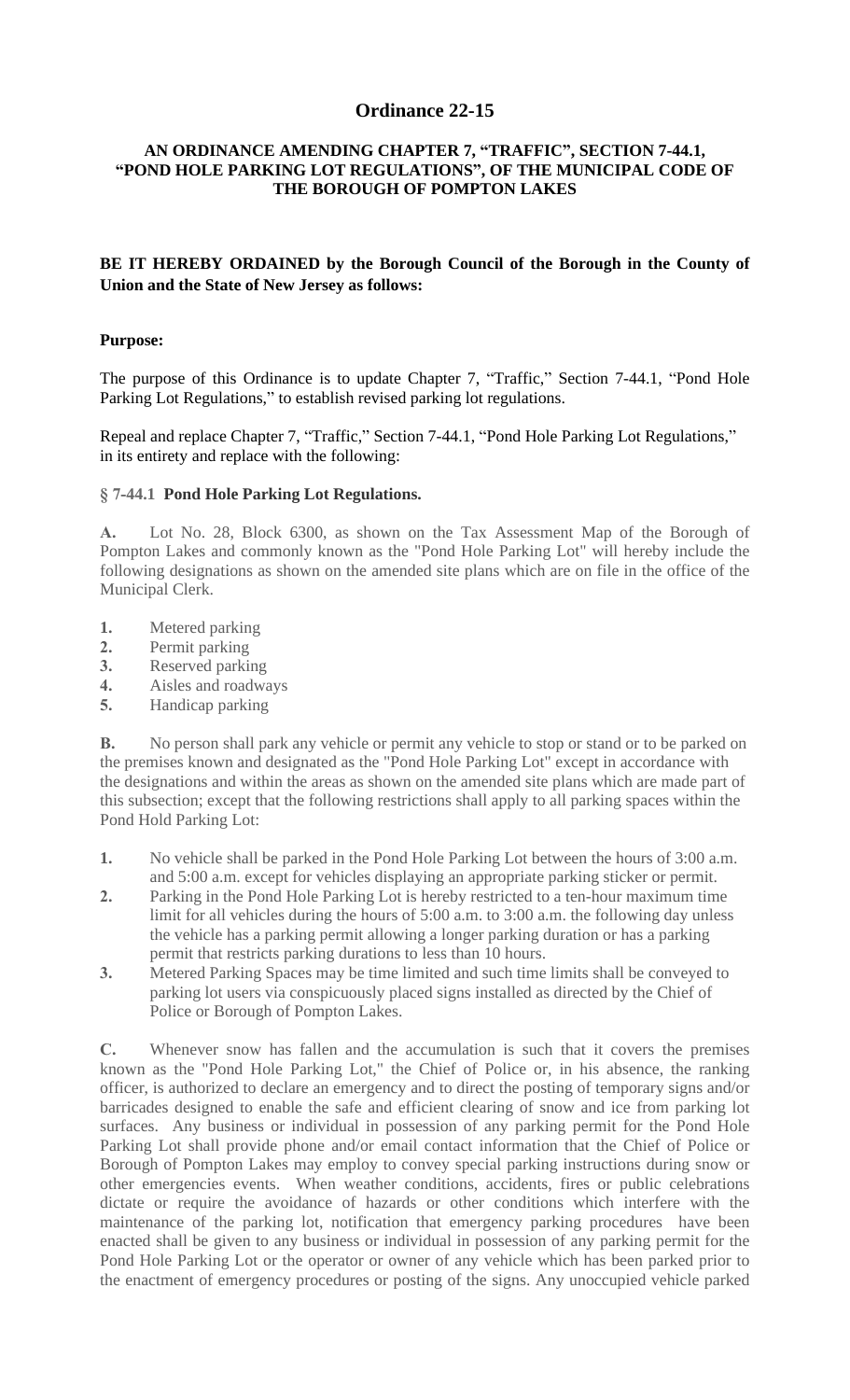- **1.** Maximum speed limit: 10 miles per hour.
- **2.** Vehicles shall proceed in the direction of travel designated by pavement markings on the parking lot surface and/or posted signs.
- **3.** All vehicles shall park within the marked areas of a parking stall.
- **4.** Vehicles travelling within the parking lot or from one area of the parking lot to another area shall be limited to parking aisles or roadways only and shall not travel across or through painted parking stalls or cross-hatched areas.

**F.** Parking stalls shall be painted upon the paved surface of the parking lot and regulatory [sign](https://ecode360.com/36150239#36150239)s shall be installed to reasonably notify users of the parking lot of these regulations.

**G.** Parking Permits shall be designated by appropriate identification tags or stickers, the form and location of which shall be prescribed by the Chief of Police or Borough of Pompton [La](https://ecode360.com/36150240#36150240)kes, and issued in accordance with procedures hereinafter set forth:

- **[1.](https://ecode360.com/36150241#36150241)** The Chief of Police or Borough of Pompton Lakes shall determine the number of parking permits which can be issued, marking appropriate allowance for turnover of use, seasonal variations or changes in parking patterns so that the maximum number of permits may be issued.
- **[2.](https://ecode360.com/36150243#36150243)** Permits shall be issued on a first-come first-served basis and shall be classified as follows:
	- **a.** Student (S) Permits which shall be valid only on school days between the hours of 7:00 a.m. and 4:00 p.m.
	- **b.** Employee (E) Permits which shall be valid at all times between the hours of 5:00 a.m. and 3:00 a.m. the following day.
	- **c.** Resident (R) Permits which shall be valid at all times.
- **3.** The fees to purchase Parking Permits shall be:
	- **a.** \$75.00 per trimester for a Student (S) Permit. The first trimester shall be defined by the period of time between September 1 and the start of the Christmas/Holiday Break; the second trimester shall be defined by the period of time between January 1 and the start of Spring Break; and the third trimester shall be defined by the period of time between the end of Spring Break and June 30.
	- **b.** \$50.00 per month for an Employee (E) Permit which shall be valid between the first and last day of the month purchased.
	- **[c.](https://ecode360.com/36150249#36150249)** \$100.00 per month for a Resident (R) Permit which shall be valid between the first and last day of the month purchased.
- **4.** The following valid documents must be provided in order to purchase a Parking Permit:
	- **a.** For a Student (S) Permit: Vehicle Registration of the vehicle that will display the Parking Permit; Student ID; Drivers License of the student named on the Student ID.
	- **b.** For an Employee (E) Permit: Vehicle Registration of the vehicle that will display the Parking Permit; Copy of a recent Pay Stub (with sensitive information redacted) from a business located on the east side of Wanaque Avenue or a property bordering the Pond Hole Parking Lot; Driver License of the employee named on the Pay Stub.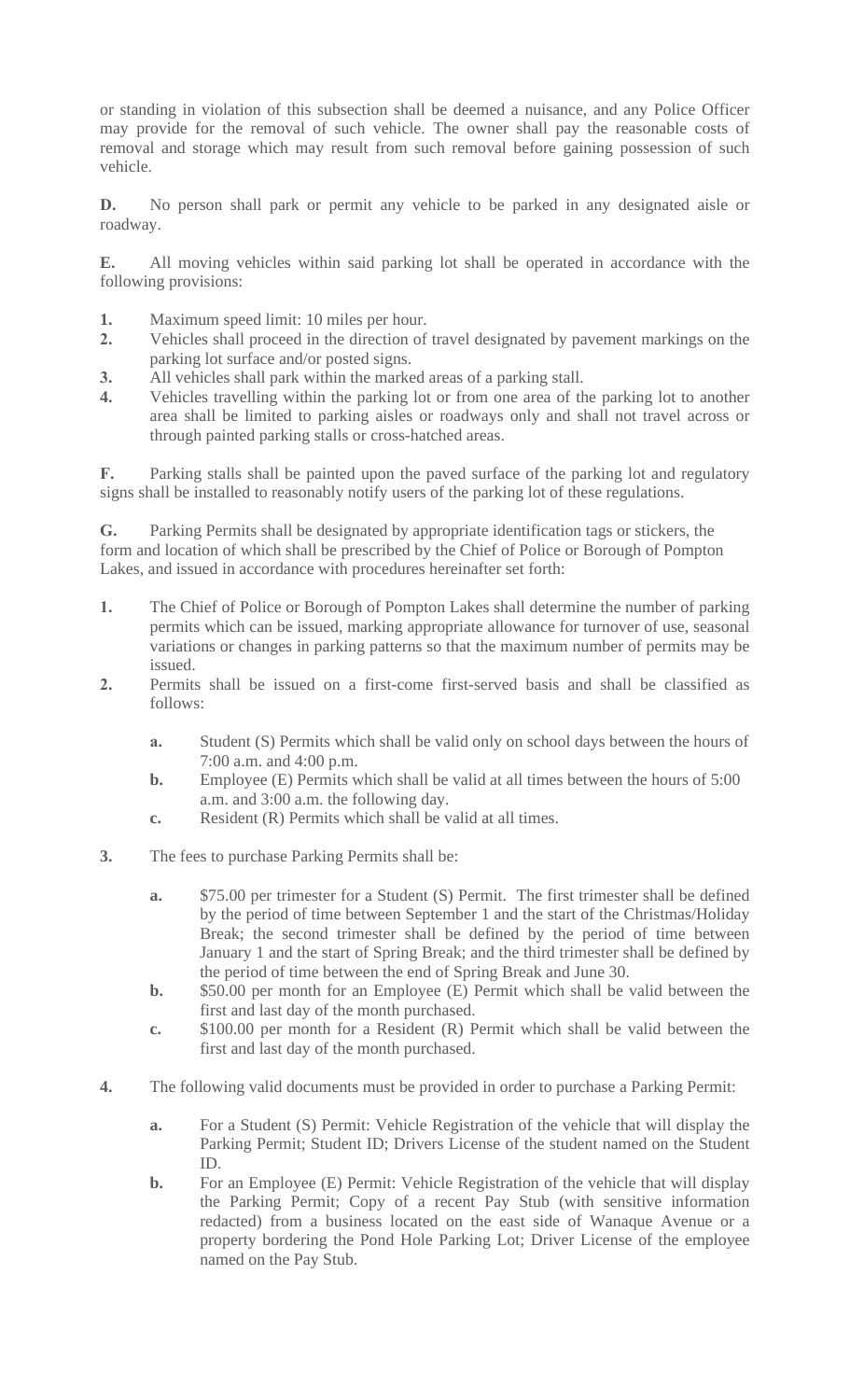- **f.** Resident (R) Permits may be automatically renewed each month however, recent Utility or Tax Bills must be re-submitted at least every three (3) months to verify continued residency within the boundaries described in Section G.4.c.
- **g.** Parking Permits will not be automatically renewed for any month or trimester when the accompanying Driver License or Vehicle Registration is set to expire.

**5.** The number of Parking Permits issued shall be limited as follows however, the Chief of Police or Borough of Pompton Lakes may, from time to time, make modifications to these limitations in accordance with Paragraph 1. of this section.

- **a.** Student (S) Permits issued shall be initially limited to a maximum of 35.
- **b.** Employee (E) Permits issued shall be initially limited to a maximum of 50.
- **c.** Resident (R) Permits issued shall be initially limited to a maximum of 150.

**6.** The Chief of Police or Borough of Pompton Lakes may issue Employee (E) Permits to businesses located on properties that border the Pond Hole Parking Lot using guidelines, rules and regulations that differ from Sections 2 through 5 above.

**7.** Any time the maximum number of Parking Permits in any category has been reached, the Chief of Police or Borough of Pompton Lakes may establish a waiting list for such permits in accordance with the following:

**a.** If or when certain categories of Parking Permits become over-subscribed, customers may request to be placed on a waiting list to be contacted in the event a Parking Permit(s) becomes available. In the event a Parking Permit becomes available, the longest listed individual on the waiting list will be contacted to purchase the permit. If that individual refuses to purchase the permit they will be removed from the waiting list and the next longest listed individual will be contacted for the same purpose, and so forth.

**H.** The Pond Hole Parking Lot shall be available to public parkers without a parking permit on a first-come first-served basis subject to availability.

- **1.** The Pond Hold Parking Lot will contain parking Pay Kiosks that will, upon deposit of United States currency or valid credit card, dispense "Paid" parking stubs for use by nonpermitted public parkers who must display such stubs on their vehicle dashboard as proof of purchase of parking time. The fee for parking time shall be  $50¢$  per hour and the minimum purchase for credit card users shall be \$1.00.
- **2.** It shall be unlawful for non-permitted public parkers to cause their vehicle to be parked in a Pond Hole Parking Lot parking space without displaying a valid, non-expired, "Paid" parking stub on the vehicle's dashboard.
- **3.** It shall be unlawful for non-permitted public parkers to cause their vehicle to be parked in a Pond Hole Parking Lot parking space if a "Paid" parking stub displayed on the vehicle's dashboard is invalid due to expiration.
- **4.** "Paid" parking stubs are valid for use and display in one (1) vehicle only and it shall be unlawful to transfer a still-valid "Paid" parking stub to another individual or vehicle after the stub has been displayed.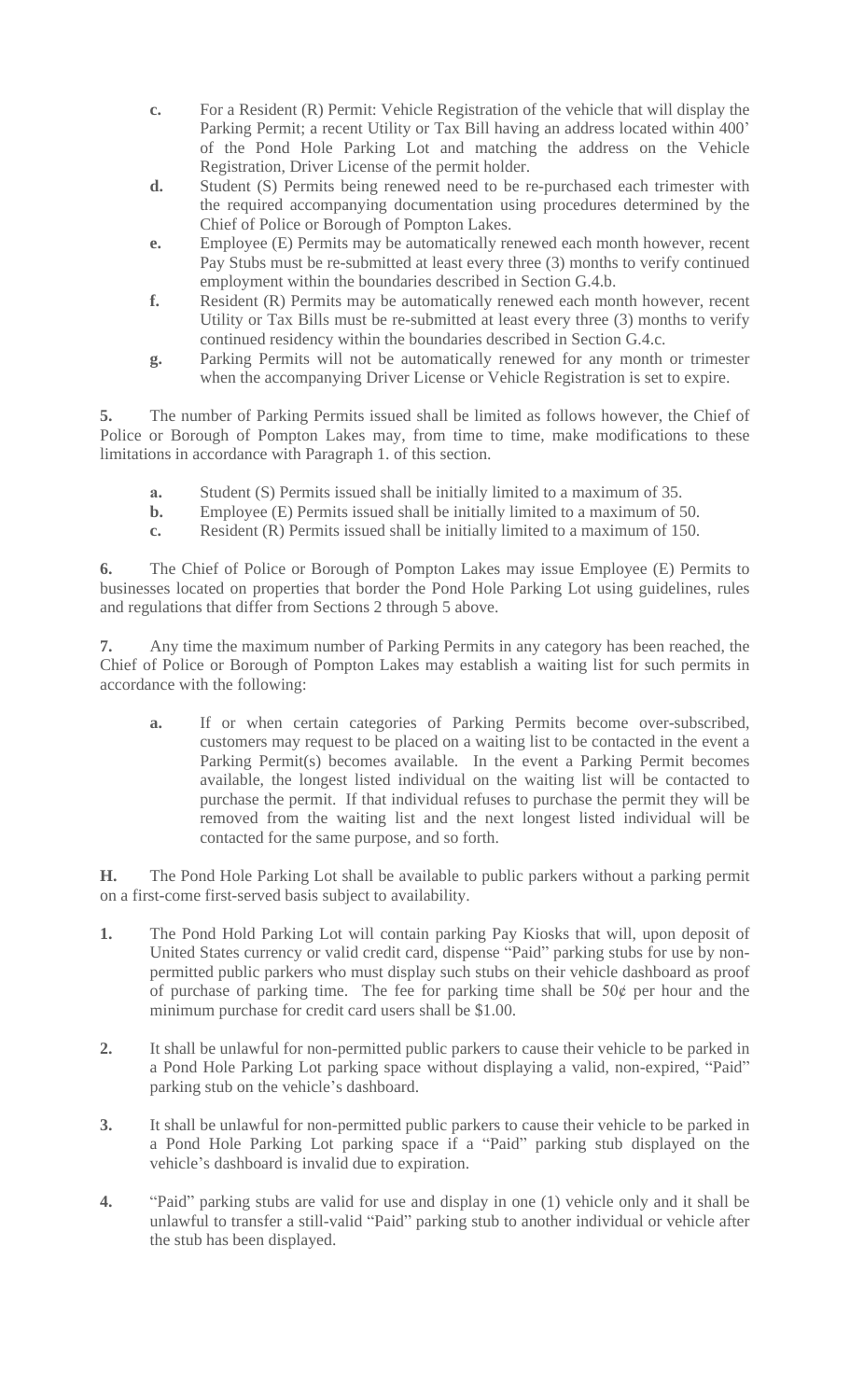**5.** Non-permitted public parkers are subject to all rules and regulations posted on signs within the Pond Hole Parking Lot, posted or displayed on the parking Pay Kiosks, and printed on the parking stubs. It shall be unlawful for non-permitted public parkers to violate any of these rules and regulations.

**I.** It shall be unlawful to utilize any portion of the Pond Hole Parking Lot, including but not limited to parking spaces, driveways, traffic lanes and planting areas, for the purpose of storing or causing to be stored commercial and/or private vehicles or for the purpose of using said public parking spaces or general areas for the storage, maintenance, washing, painting, repairing, loading or unloading of vehicles or for the conduct of private business, regardless of time limits posted and fees paid, within the subject areas, which practice denies or unduly limits the use of the parking facilities to the general parking public for whom they are intended. Nothing herein shall be construed to prohibit necessary and minimal emergency repairs which are required to render a car operational so that it can be moved from any parking space.

**J.** The Pond Hole Parking Lot includes parking spaces for handicapped persons in accordance with law and it shall be unlawful to park in any space designated for handicapped persons unless the appropriate handicapped parking credentials are displayed. The prohibition against parking in a space designated for handicapped persons without the appropriate credentials shall be enforced by Law Enforcement personnel in accordance with New Jersey State and Federal law.

**K.** It shall be unlawful to damage or tamper with parking control equipment or to deposit therein anything other than U.S. currency, credit cards, or parking stubs and slips. It shall be unlawful to deface, injure, tamper with, willfully break, destroy or impair the usefulness of, or to open without lawful authority, parking control equipment installed in the Pond Hole Parking Lot.

**L** It shall be unlawful to deface or alter in any way "Paid" Parking Stubs or Parking Permits issued by the Borough of Pompton Lakes. It shall be unlawful to produce or duplicate "Paid" Parking Stubs or Borough-issued Parking Permits. It shall be unlawful to attempt the use of any defaced, altered, duplicated, counterfeit, or unlawfully produced "Paid" Parking Stub or Parking Permit.

**M.** Loitering in or upon any parking areas, garages, facilities, or lots owned or operated by the Borough of Pompton Lakes which obstructs the free passage of pedestrians or vehicles, or obstructs, molests, or interferes with any person lawfully upon such Borough property shall be prohibited. No person shall be prosecuted for loitering upon such Borough property unless the violator shall first disobey a Police Officer's or Parking Enforcement Officer's direction to cease loitering and disburse, move on, or exit the property.

**N.** The Chief of Police or Borough of Pompton Lakes shall publish notice in the official newspaper of the Borough and prominently post notice in locations deemed by him to give adequate notice to the public of the acceptance of applications for parking permits.

**O.** The Chief of Police or Borough of Pompton Lakes is authorized to establish permit issuing procedures: to allow a person to whom a permit has been issued to substitute a vehicle; designed to improve or maximize the efficiency and/or utilization of the Pond Hole Parking Lot; to discourage abuse or misuse of parking permits; to discourage or alter the emergence of unhealthy parking patterns or practices; to prioritize permit issuance for Pompton Lakes residents or other user groups; to improve safety and security, or; for any reason or reasons that would better serve the interests of Pond Hole Parking Lot users, local businesses, Borough residents and/or the Borough of Pompton Lakes.

**P.** Parking violations within the Pond Hole Parking Lot will be issued in accordance with law and the following fine schedule which shall be subject to change.

- 1. Overtime Parking / Parking Without Payment \$35
- 2. Unlawful Extension / Parking Beyond Posted Time Limits / Parking During Restricted Time Periods / Unlawful Transfer Of Paid Parking Stub - \$45
- 3. Improper Placement of Vehicle \$55